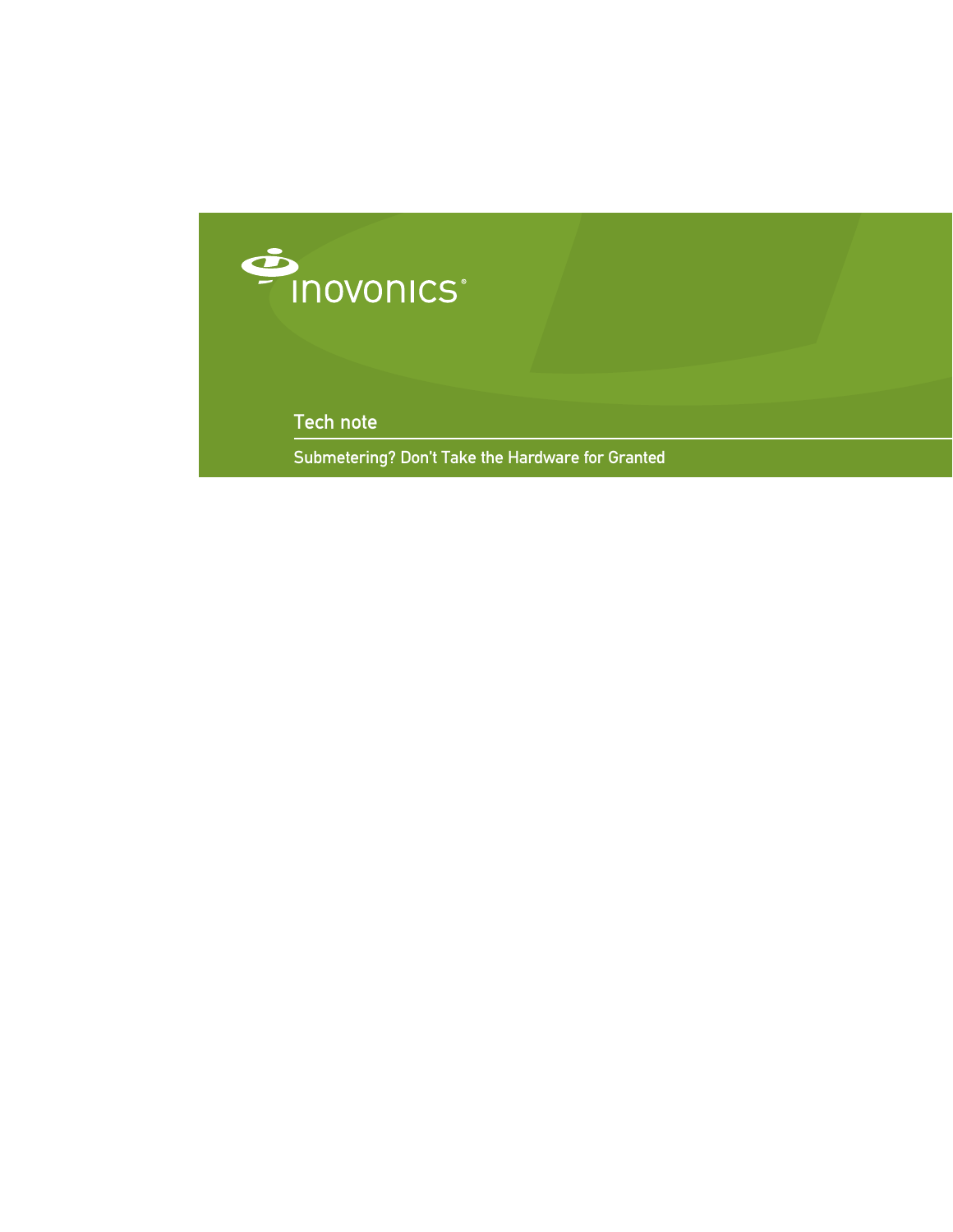# **Introduction**

*Submetering is also know as automatic meter reading, or AMR, and is the most accurate option available for multifamily housing utility billing.*

As a property owner or manager, there are cases where ratio utility billing systems, or RUBS, make sense and cases where a submetering system is a better fit. For those properties where you choose submetering, it's important to remember that the system has to be properly installed, maintained and eventually, replaced. For this reason property managers can't take the hardware for granted. This tech note provides guidance on what to consider to make sure you get the most out of your submetering system.

### **Submetering Hardware**

A submetering system typically includes the following hardware components: Utility meters, transmitters, repeaters, a gateway, and billing software, operating as shown in Figure 1.



**Figure 1** Hardware components of a submetering system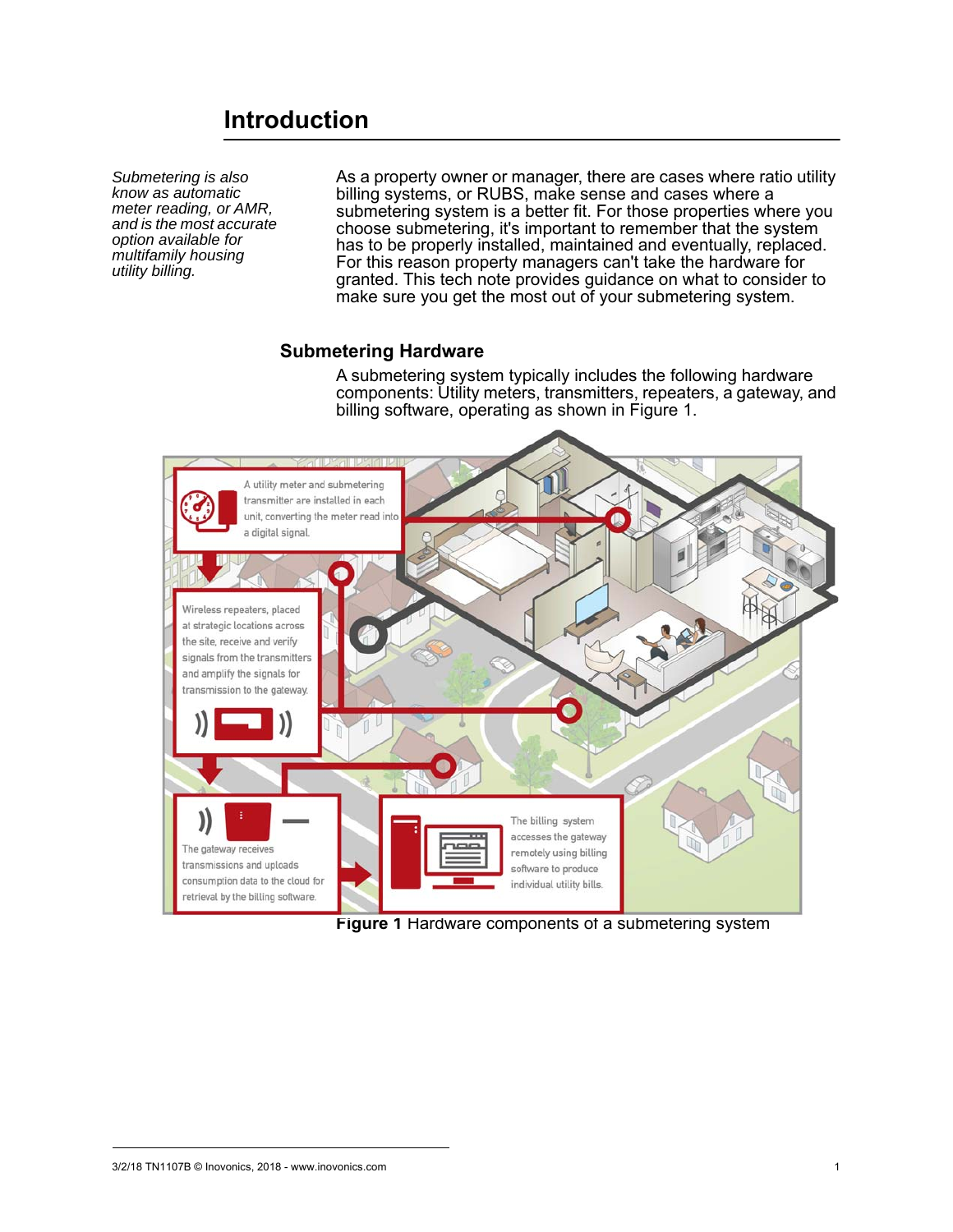#### *For more information about about RF signal propagation, see the "Characteristics of RF Wireless in Commercial Applications" white paper; for more information about installation see the "Inovonics Device Installation Recommendations" tech note. Both are available at www.inovonics.com.*

# **Submetering Hardware Considerations**

The submetering hardware itself is the core of a submetering system. Following are some of the things to keep in mind when weighing different submetering systems to get the most out of your hardware.

## **Installation**

Does your submetering provider professionally install your wireless hardware with a certified technician? The wireless technology used for submetering systems, typically 900 MHz frequency hopping spread spectrum, is the ideal radio frequency (RF) protocol for this application. It was developed to send small packets of information across long distances, with a signal that can effectively cover commercial construction environments. But the system must be installed with some care to ensure effective operation.

Certified technicians understand installation best practices. For example, transmitters must be placed away from metal, protected from the elements and properly connected to compatible meters. Likewise, because repeaters hear a transmitter's signal and boost it to ensure the message reaches the gateway, many assume that more repeaters are always better. But overpopulating a site with repeaters can lead to too many messages bouncing back and forth, ultimately resulting in dropped messages. Gateways also require careful placement, again avoiding metal and other RFemitting hardware.

The best way to make sure your system is installed in a way that provides the best results is to ensure hardware is installed by a certified technician. If the hardware manufacturer does not offer a certification program, you should ask your submetering provider to find one that does.

# **Life Expectancy**

At Inovonics, some of our submetering systems have been in place for decades and still function. But the reality is that messaging technology is advancing faster than it takes for the hardware to wear out. Meaning that a property owner may end up with a system reliant upon underlying technology that's not as efficient and effective as it could be.

The most visible example lies in submetering systems that rely on modem rather than IP connectivity. Back in 1997, when Inovonics launched its first submetering system, a modem was cutting edge.<br>Today submetering systems that still rely on modems are slow and inflexible when compared to IP-based systems.

Make sure to understand your hardware's life expectancy and how the manufacturer supports updates. Further, plan your budgets accordingly to account for ongoing hardware refreshes across your portfolio. You'll continue to benefit from what submetering systems have to offer when not get locked into technological dead ends.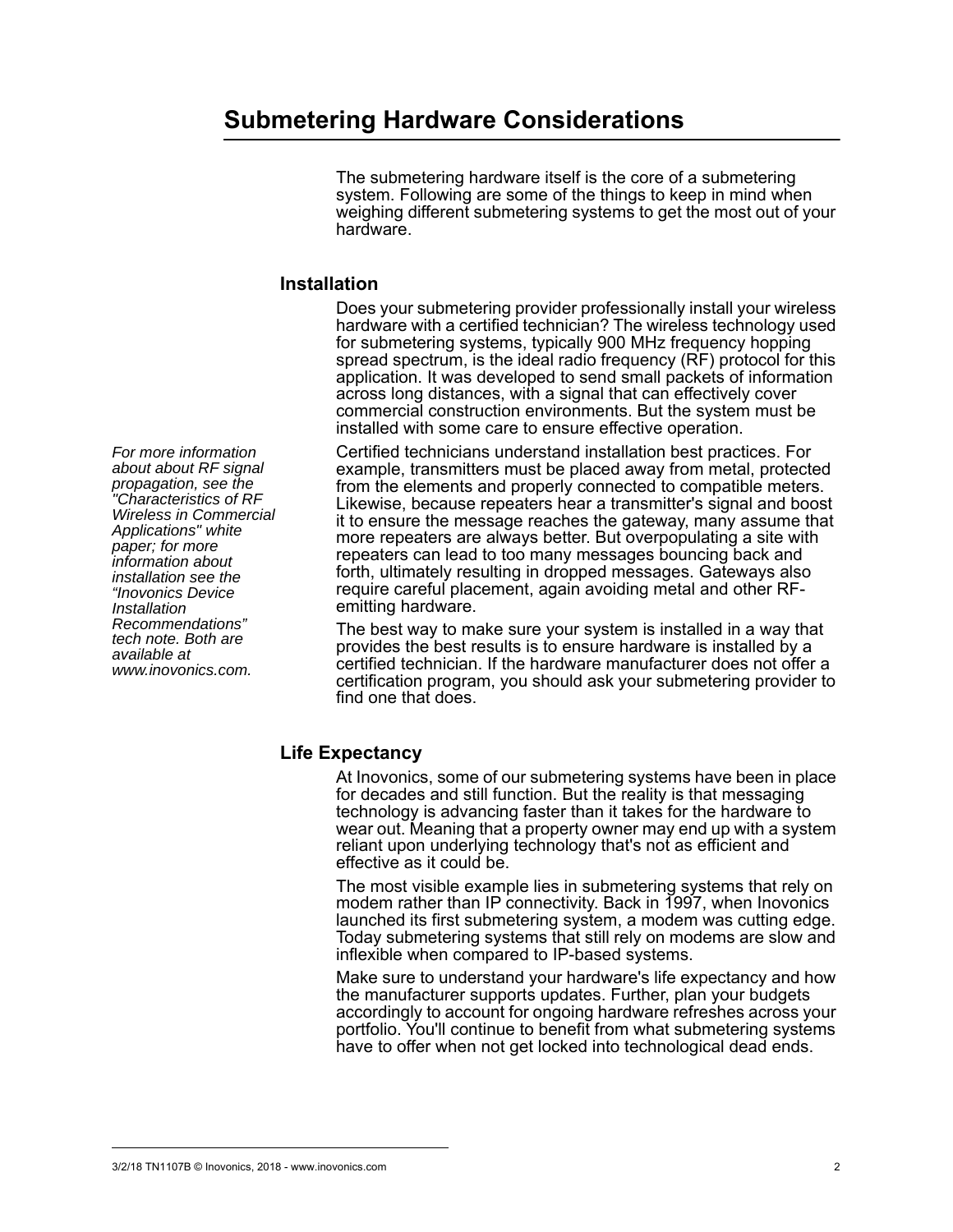#### **Accuracy**

The submetetering system you deploy is only as accurate as the meters to which the transmitters are connected. The transmitters will continue to do their job of counting pulses regardless of whether the meter is providing accurate data or not. So while considering life expectancy for the submetering hardware, it's also a good idea to think about meter life expectancy. As the meter ages, you might not recover all the utility costs you should. Which, after all, is what a submetering system is supposed to do.

#### **Simplicity**

The hardware devices that compose a submetering system are all comprised of electrical components. The more complicated the hardware, the more things that can go wrong. The good news is that the job a submetering system performs is pretty simple: It provides water, electrical, and gas usage data for a billing system to generate a utility bill. The best submetering systems will focus on what's required to perform the job. Be wary of bells and whistles which will do little more than increase the price and introduce new points of failure.

#### **IP Connectivity**

We live in the age of the cloud. For a submetering system, this means that reads data can now be aggregated at the portfolio level and accessed anywhere there is a reliable Internet connection. The operative word though is reliable. To illustrate the point, consider a high-performance sports car that can't find the highway on-ramp, or better yet, is stuck in a parking lot. Similarly, an IP-based submetering system that can't reliably connect to the Internet is of little value when you need to bill your tenants.

Ensuring a professional installation will alleviate this issue. A certified installer will be familiar with the minimum requirements needed for reliable IP connectivity.

### **Battery Requirements**

*Inovonics offers a transmitter with a tenyear, non-replaceable battery, which is a good option where more frequent battery replacement battery replacement is problematic. For instance, when transmitters are installed in hard-toreach locations.* 

Even the highest performing wireless transmitter will need new batteries once in a while. But because you want to disrupt tenants as infrequently as possible, long battery life is a key requirement. For that reason, here are some questions to ask your submetering provider:

- How do you know when batteries are running low?
- Will they take care of it as part of a maintenance agreement or is it something you're responsible for?
- If they're responsible, how will they gain access to a tenant's apartment?
- If you're responsible, what's the battery life and how much do they cost to replace?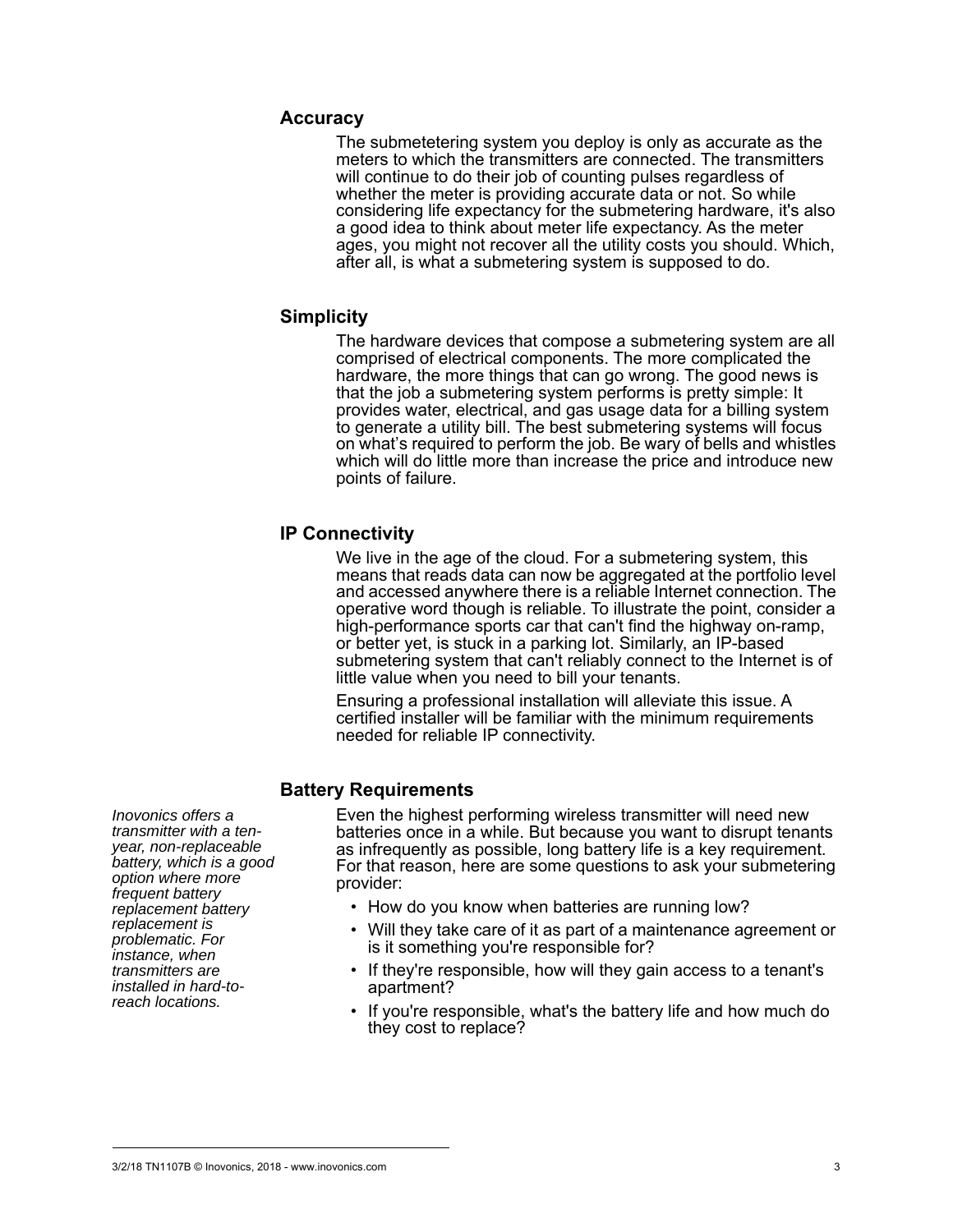• Will they install the batteries the manufacturer specifies or just get the cheapest they can find? This is critical because it can impact battery live, and in some cases, if the wrong battery is installed, damage the transmitter.

### **Battery Backup**

Power outages are a fact of life, and while submetering transmitters are typically battery powered, repeaters and gateways require line power. Moreover, IP connectivity may not be available during a power outage.

To ensure that customers can be billed for utility usage during a power outage, make sure you understand the back-up capabilities of your hardware. Is there a back-up battery? If so, how long will it last? If IP connectivity is interrupted during a power outage, can cellular be deployed as a back-up connectivity option?

### **Extensibility**

A multifamily submetering system relies upon a wireless platform. If you've decided to invest in the wireless platform for submetering, it's a good idea to ask yourself what else you might want to monitor across your properties that could run on the same platform. Examples include:

- Detecting standing water from leaking hot water heaters, appliances or sinks.
- Monitoring vacant units for mold conditions or excessively high/low temperatures.
- Safeguarding air conditioning units from copper theft.
- Receiving pipe freeze warnings.

Once the wireless platform is in place, make sure the hardware your submetering provider recommends can do more than just support submetering. In this way you'll maximize the return you get on your hardware investment.